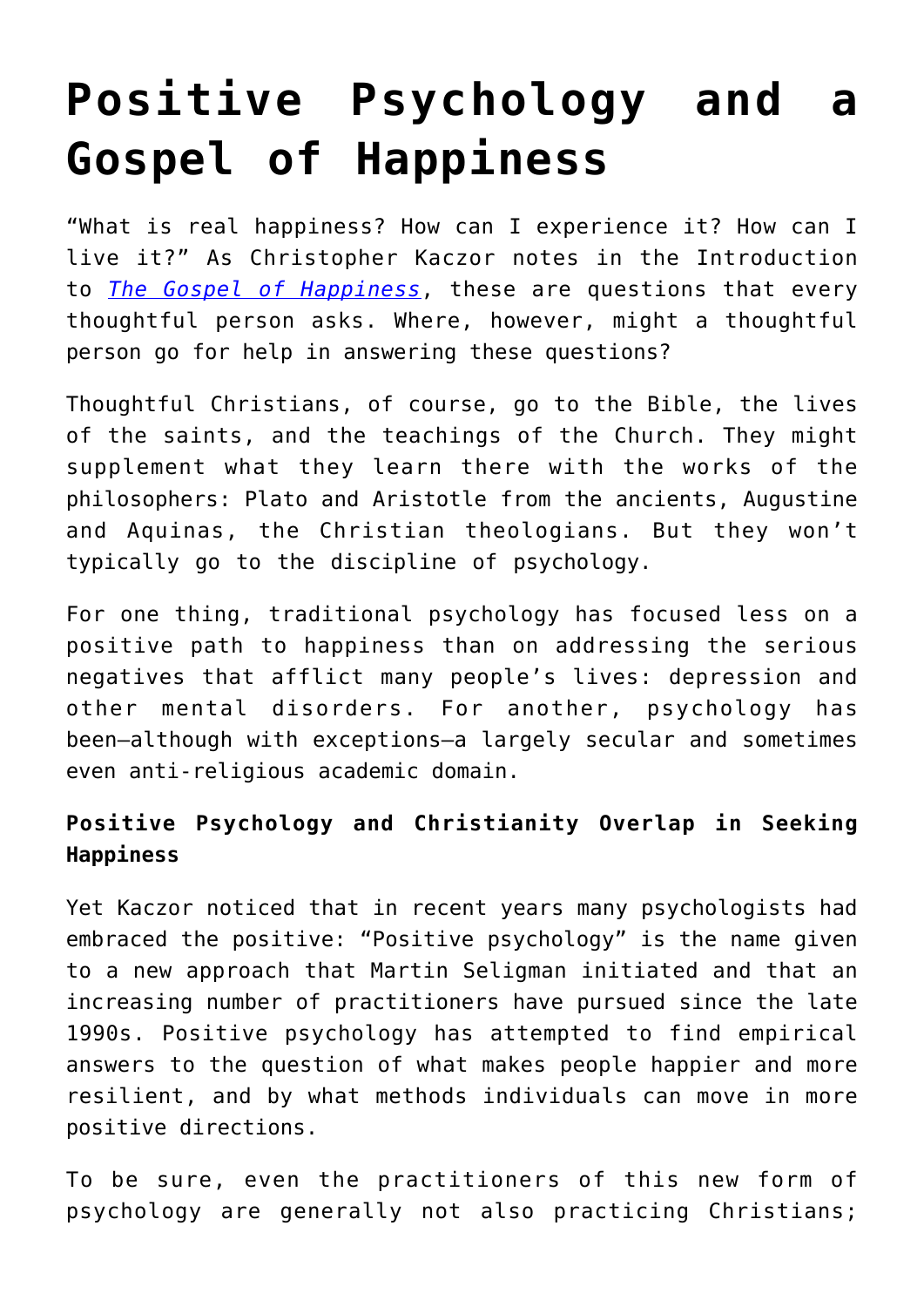Seligman himself doubts the existence of God. But Kaczor was struck by the ways in which the new positive approach tended both to converge with traditional Christian practice and to provide empirical evidence that traditional Christian practice works. Moreover, to judge from the findings Kaczor reports, positive psychology offers the kind of concrete practical advice that is often missing from Christian moral theology (although such advice has been found to a greater extent in the last century in the writings of leaders of Catholic lay movements such as Opus Dei and Communion and Liberation).

So it is with a bit of evangelical zeal—as his title signals—that Kaczor approaches the task of marrying the recent work of positive psychologists to the traditional moral practices, virtues, and teachings of Christianity. There is good news here, he thinks, that can greatly help those who find the injunction "Be therefore perfect, as your Father in Heaven is perfect" a tall order. And that good news is that the path to perfection is one of small steps—steps that can be described in helpfully concrete ways, and that almost anyone can practically adopt.

In its broadest outlines, the way of positive psychology is summarized in the acronym PERMA. Human flourishing is optimal when a life is characterized by *positive emotions*, *engagement*, *relationships*, *meaning*, and *achievement*. The importance of each item is underscored when one considers a life absent any of them. Life without positive emotions is characterized by depression; without engagement, by *acedia*; without relationships, by loneliness; without meaning, by shallowness; and without achievement, by stasis. Each of the items signified by PERMA thus contributes in recognizable ways to a well-lived life.

### **Christianity Deepens Positive Psychology's Approach**

But is more needed? In particular, does Christianity bring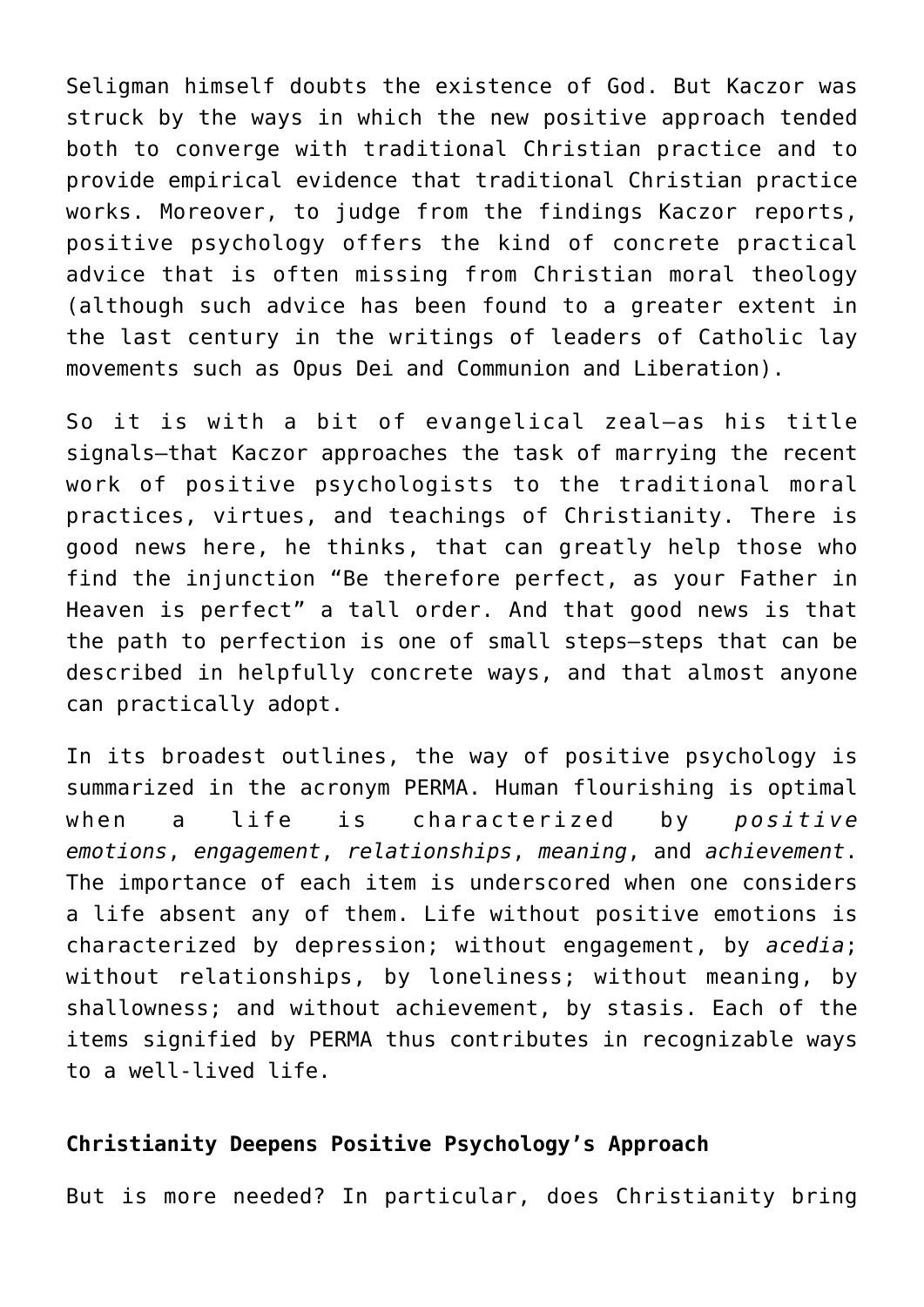anything to the table, if positive psychology does such a good job mapping what Kaczor calls the "Ways to Happiness"? Kaczor argues that positive psychology falls short in six ways that require the correction that the truths of Christianity provide. The secular approach, to be brief, offers no answer to the problem of death, and no internal way of ordering the elements of PERMA. By contrast, Christianity offers the hope of life everlasting, and squarely places relationships at the forefront of a well-lived life.

Additionally, Christianity obviously acknowledges the existence of God and His Providence, and squarely acknowledges the reality of sin and guilt. The Christian faith, too, offers us direct communication from God, including the revelation of the Word made flesh, Jesus Christ. Finally, it offers us a window into truths greater than those of the observable, material world. So while Kaczor thinks the achievements of positive psychology are a helpful guide to a good life, the "ways" of happiness cannot be a substitute for The Way.

Moreover, as Kaczor argues in Chapter Two, the ways of positive psychology are themselves enriched and deepened when paired with the Way of Christianity. Consider, for example, how faith is related to positive emotion (for many people at many times, it is a source of such emotion); to engagement (faith certainly deepens engagement in work, in marriage, in friendship); and to relationships, meaning, and even achievement (faith moves people to set goals for themselves, after all, which need to be met).

Hope and charity similarly give purpose and meaning to each of these areas. The effect holds true for other Christian virtues and practices, such as prayer, gratitude, or forgiveness. Each of these "ways" helps to deepen the approach to happiness that positive psychology encourages.

#### **The Benefits Go Both Ways**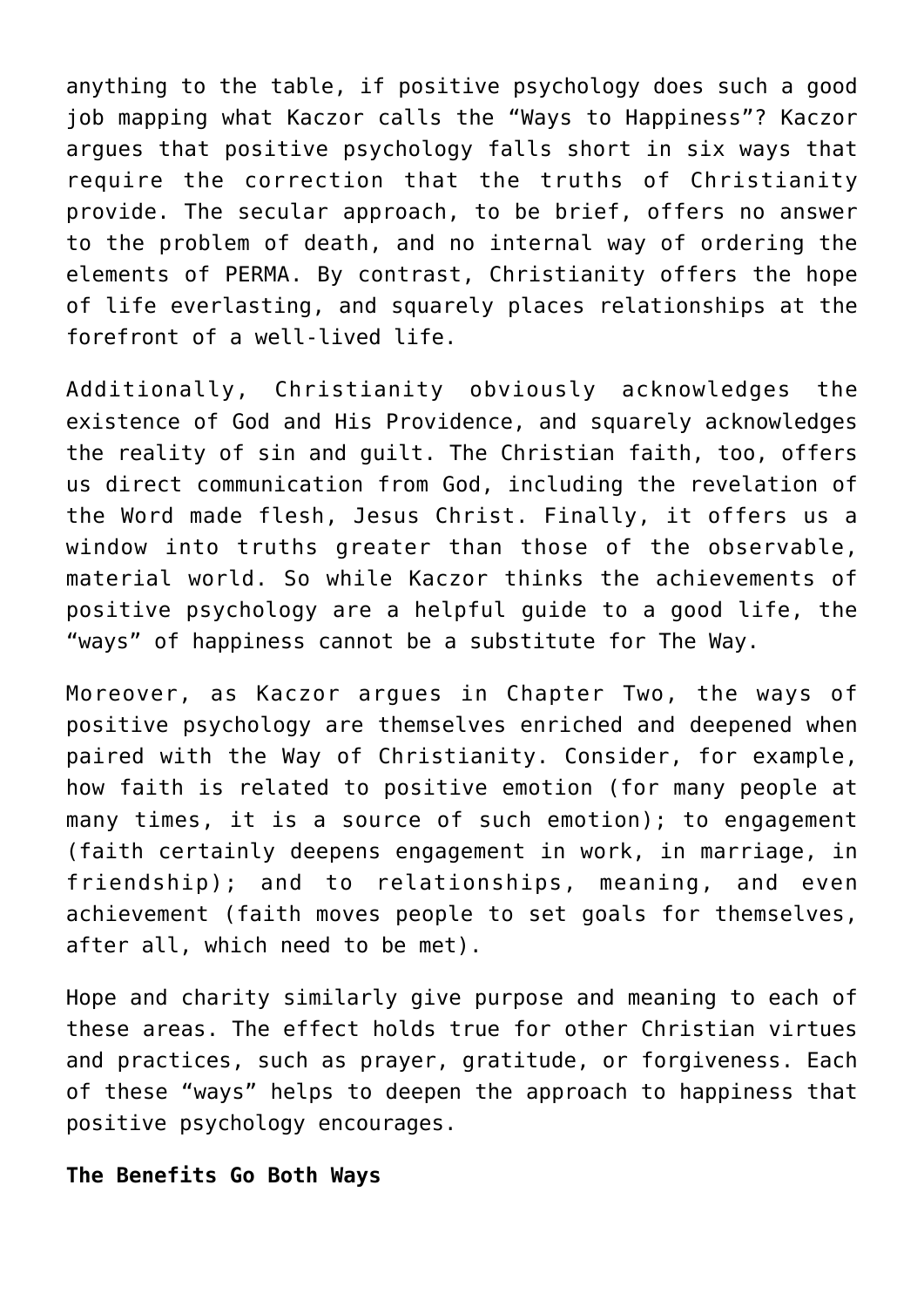Kaczor's point in this book, however, is that the helpful effects go both ways. The practices of positive psychology can aid Christians in their classical practices and virtues. The struggle to pray, to be grateful, or to forgive is well-known to many. Positive psychology, with its empirical approach, can provide help in identifying the smaller "ways" by which we can make progress in a life of prayer, gratitude, or forgiveness.

Gratitude, for example, is fostered by the practice of giving more consideration to all that went into what we have: all the work of all the people, all the materials from so many places. What Kaczor calls "gratitude density" is increased by deliberately drawing to our own attention such mundane facts—to use Milton Friedman's example, borrowed from Leonard Read—as what went into the creation of a single pencil. When we extend that reflection vertically, our relationship of gratitude to God will likewise be deepened as we come to realize that all we have is a gift from Him.

Forgiveness is also the subject of empirical study. Such study shows, not surprisingly, that forgiving people are happier than unforgiving or resentful people. But it also shows how simple practices can foster habits of forgiveness. Because, for example, forgiveness is blocked by the natural "fight or flight" response we have when we are threatened, we can encourage forgiveness by slowing down our breathing and achieving calm.

We also need to attend to the narratives we tell ourselves; victim narratives block forgiveness and downplay personal responsibility. In a way, such narratives provide our "enemies" a second victory over us: the deprivation of agency. Kaczor draws our attention to the work of Fred Luskin of the Stanford University Forgiveness Project, who summarizes progress towards forgiveness in the acronym HEAL: hope, educate, affirm, and long-term commitment.

In the two final chapters, Kaczor considers the "way of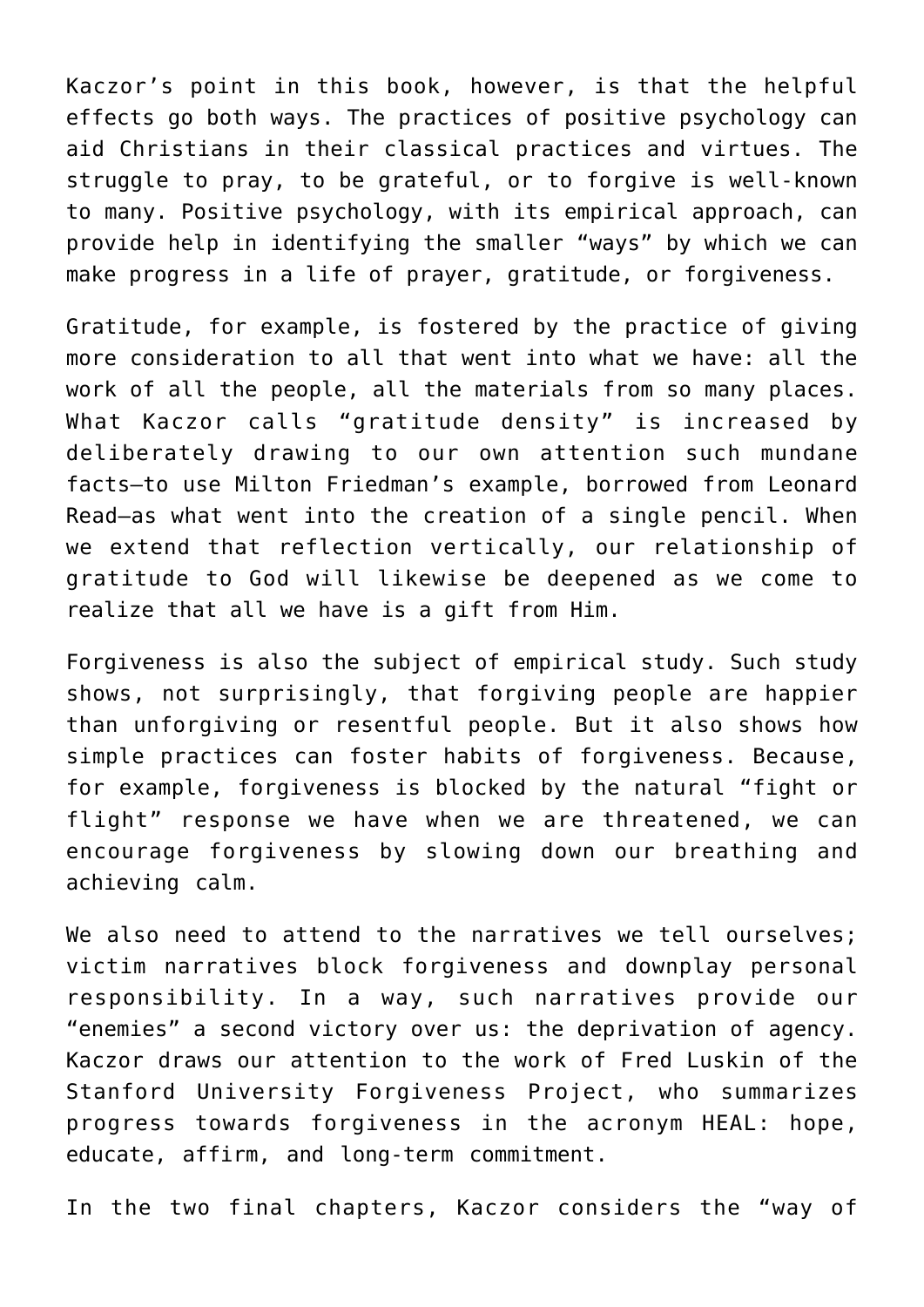virtue" and the "way of willpower." Positive psychology takes the formation of good habits as a central part of its program, thus converging on both Aristotle's and St. Thomas Aquinas's focus on the relationship between virtue and happiness. Many of us are in the grip of bad habits, and Kaczor offers advice for identifying the cues, routines, and rewards that lead us to cycle repeatedly through the behaviors to which our bad habits lead. Having done so, we can begin to work on the development of new, better habits. Kaczor notes that generally we will be more successful in cultivating these if we start small, with discrete tasks that will aid us in fostering a single virtue rather than an overwhelming plan to develop all the virtues at once.

#### **Small Steps, Big Rewards**

Kaczor concludes, "*The Gospel of Happiness* is good news indeed." By and large, he argues his position well; there is a lot here that could be helpful for someone seeking to live a better life, particularly for a Christian seeking to find small, concrete ways to make progress in his or her faith.

But two important aspects of a flourishing life are given less attention than they would require in a full picture of human well-being. These are, first, those basic human goods that are essential and constitutive features of human flourishing. Identifying basic goods—does the list include human life? Aesthetic experience? Marriage?—is necessary to set the ends in view of which a life may be lived meaningfully and with engagement. Without recognition of true goods, our positive emotions will be inadequately oriented and our achievements suspect. Worst, our relationships will be misunderstood and ill-pursued if we do not understand sociality itself as a basic good, and recognize the set of such basic goods as *the common good* for the various forms of human community.

Second, and related, an adequate account of human flourishing must make reference to those moral absolutes—negative